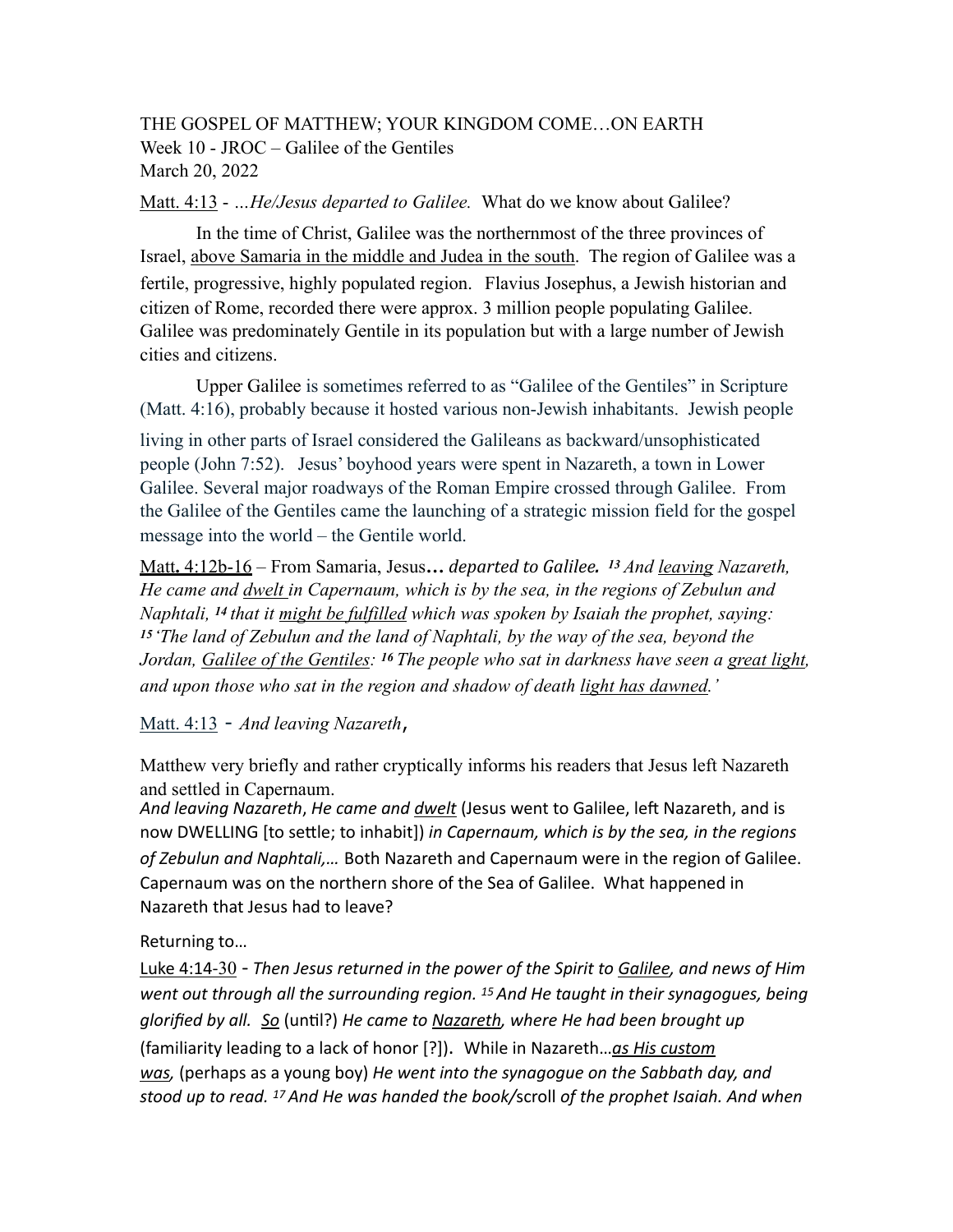*He had opened the book/scroll, He found the place where it was written (Isa. 61:1-2): 18 'The Spirit of the LORD is upon Me, because He has anointed* (schmeered with oil) *Me to preach the gospel to the poor; He has sent Me to heal the brokenhearted, to proclaim liberty to the captives and recovery of sight to the blind, to set at liberty those who are oppressed; 19 To proclaim the acceptable year of the LORD.' 20 Then He closed the*  2

*book*/scroll*, and gave it back to the attendant and sat down* (Rabbis sat down to teach)*. And the eyes of all who were in the synagogue were fixed on Him. 21 And He began to say to them, "Today this Scripture is fulfilled in your hearing." 22 So all bore witness to Him, and marveled at the gracious words which proceeded out of His mouth. And they said, "Is this not Joseph's son?" 23 He said to them, "You will surely say this proverb to Me, 'Physician, heal yourself! Whatever we have heard done in Capernaum, do also here in Your country.'* (healing of a nobleman's son [John 4:46-54])*" 24 Then He said, "Assuredly, I say to you, no prophet is accepted in his own country.* 

The people were rejecting His word and demanding demonstrations through miracles to prove His Messiahship. Jesus reminded His Jewish brethren that Elijah the prophet spoke to Israel of impending judgment and called the people to repentance. The only one who received any benefit from Elijah's preaching was a Gentile widow (widow of Zarephath) whose obedience to God was evidence of her faith. Israel received no benefit. (I Kings 17).

 Jesus further conveyed that in the time of Elisha the prophet there were many lepers in Israel. BUT Israel did not respond positively to Elisha's message regarding the one true God of Israel. The only one who received help from Elisha's ministry was Naaman, the Syrian, the Gentile (Lk. 4:27), who was cleansed/healed from his leprosy. In the Hebrew Scripture we read of NO Jewish leper being healed of his/her leprosy. (Remember this as we're going to consider the results of this fact in two weeks). Jesus' lesson was clearly understood by those in the synagogue in Nazareth. Jesus likened them to Israelites who responded in unbelief to the messages from God through OT prophets.

*<sup>28</sup>So all those in the synagogue, when they heard these things, were filled with wrath, and rose up and thrust Him out of the city; and they led Him to the brow of the hill on which their city was built, that they might throw Him down over the cliff. 30 Then passing through the midst of them, He went His way.* It was not yet Jesus' time. Jesus was on a timetable! The people at the synagogue in Nazareth desired His miracles and rejected His claims as the Messiah.

Matt. 4:13 – *and leaving Nazareth, He came and dwelt in Capernaum, which is by the sea, in the regions of Zebulun and Naphtali,…* WHY would Jesus NOT choose to make His home in Jerusalem or Judea? Wouldn't that have been a wiser choice?

## WE ARE READING MUCH MORE THAN A CHANGE OF LOCATION FOR JESUS!!!!!!!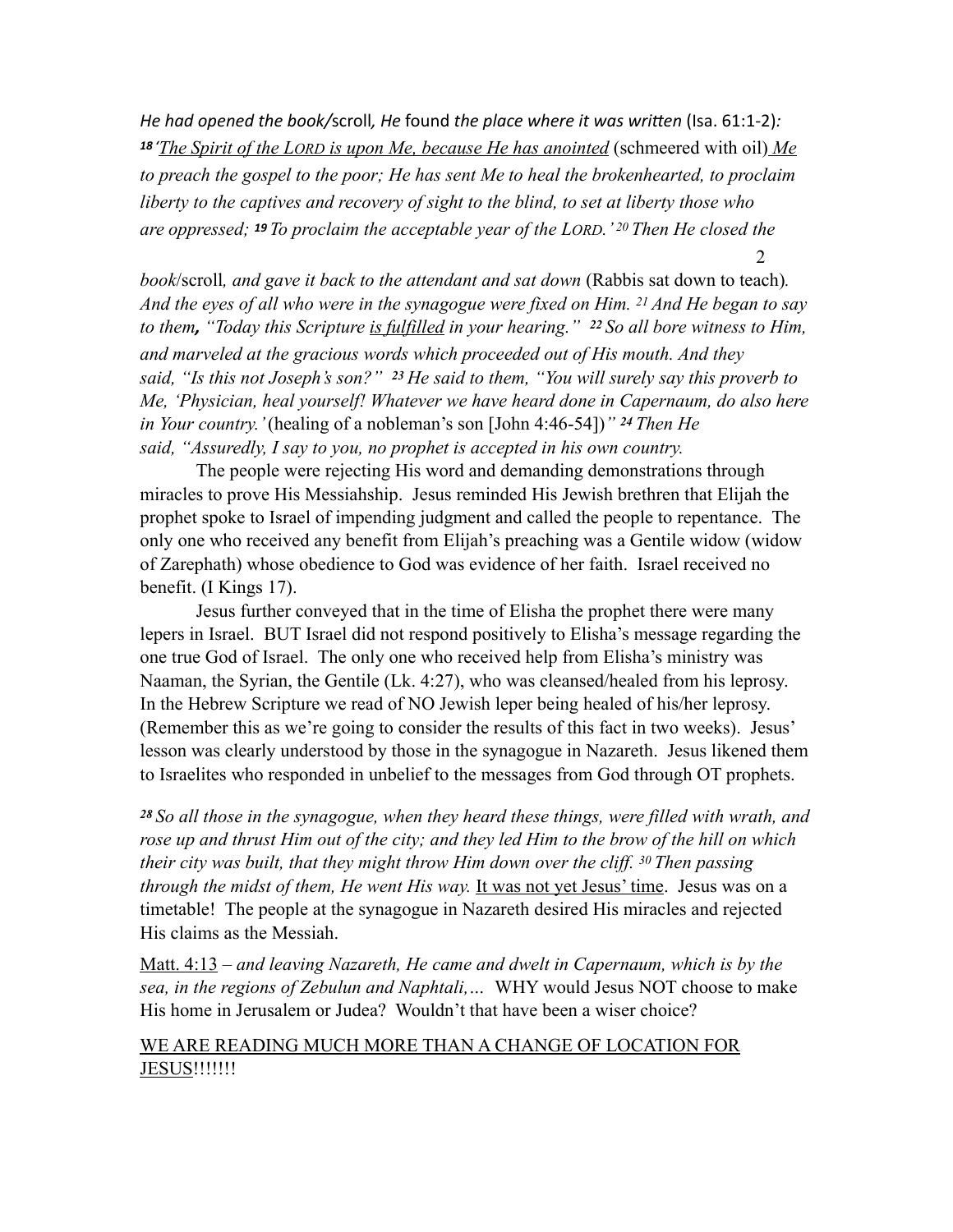Matt. 4:13 mentions Zebulun and Naphtali and then quotes this passage from... Isaiah 9:1-2: - *Nevertheless the gloom* (the darkness) *will not be upon her*  who is distressed, as when at first He lightly esteemed the land of Zebulun and the land of *Naphtali, and afterward more heavily oppressed her* (best translation: will glorify her)*, by the way of the sea, beyond the Jordan, in Galilee of the Gentiles. 2 The people who*  walked in darkness have seen <u>a great light</u>; those who dwelt in the land of the shadow of *death, upon them a light has shined.* 

Zebulun and Naphtali – two of the twelve tribes of Israel – on the northern border in NE Galilee west of the Jordan River. Capernaum was located on the border between Zebulun and Naphtali along the Sea of Galilee.

Isaiah had prophesied in that remote location that LIGHT would shine to those in darkness. Zebulun and Naphtali were the first to suffer from the invasion by the Assyrian King (II Kings 15:29) which some say marked the beginning of the dark days for Israel.

And, because God fulfills His word, approx. 800 years later the Messiah, the LIGHT of the world, traveled to the land of Zebulun and the land of Naphtali in the Galilee of the Gentiles.

3

 The LIGHT of the world brought LIGHT to the Galilee of the Gentiles…. Isa. 49:5-6 – *And now the LORD says, Who formed Me from the womb to be His* 

*Servant, to bring Jacob* (Israel) *back to Him, so that Israel is gathered to Him…6 Indeed He says, 'It is too small a thing that You should be My Servant to raise up the tribes of Jacob, and to restore the preserved ones of Israel; I will also give You as a light to the Gentiles, that You should be My salvation to the ends of the earth.'* Ultimately Isa. 9:1-2 would be fulfilled at the physical Second Coming of Jesus when the land will be free from foreign invaders.

Matt. 4:17 – *From that time Jesus began to preach* (to proclaim) *and to say, 'Repent, for the kingdom of heaven is at hand.'* 

 *From that time…* when Jesus was in Capernaum in the regions of Zebulun and Naphtali. This is when and where Jesus began to preach. In Galilee Jesus began to preach. The Gk. word for preach means to proclaim after the manner of a herald – to proclaim openly with formality and authority.

God required that Israel repent as a nation for the coming kingdom of God to be established. And, who is typically over a kingdom? A KING!

 And now Jesus is echoing John's message, *Repent, for the kingdom of heaven is at hand/has drawn near –* because the King was in their midst.

 In both John's message and in Jesus' message, the emphasis was to move the people to repentance by announcing that the promised covenanted kingdom was near, upon them – because the King was here. Jesus!

Jesus was officially presenting Himself as the Davidic King – promised to Israel through the Davidic Covenant between God and Israel (I Kings 7:12-16).